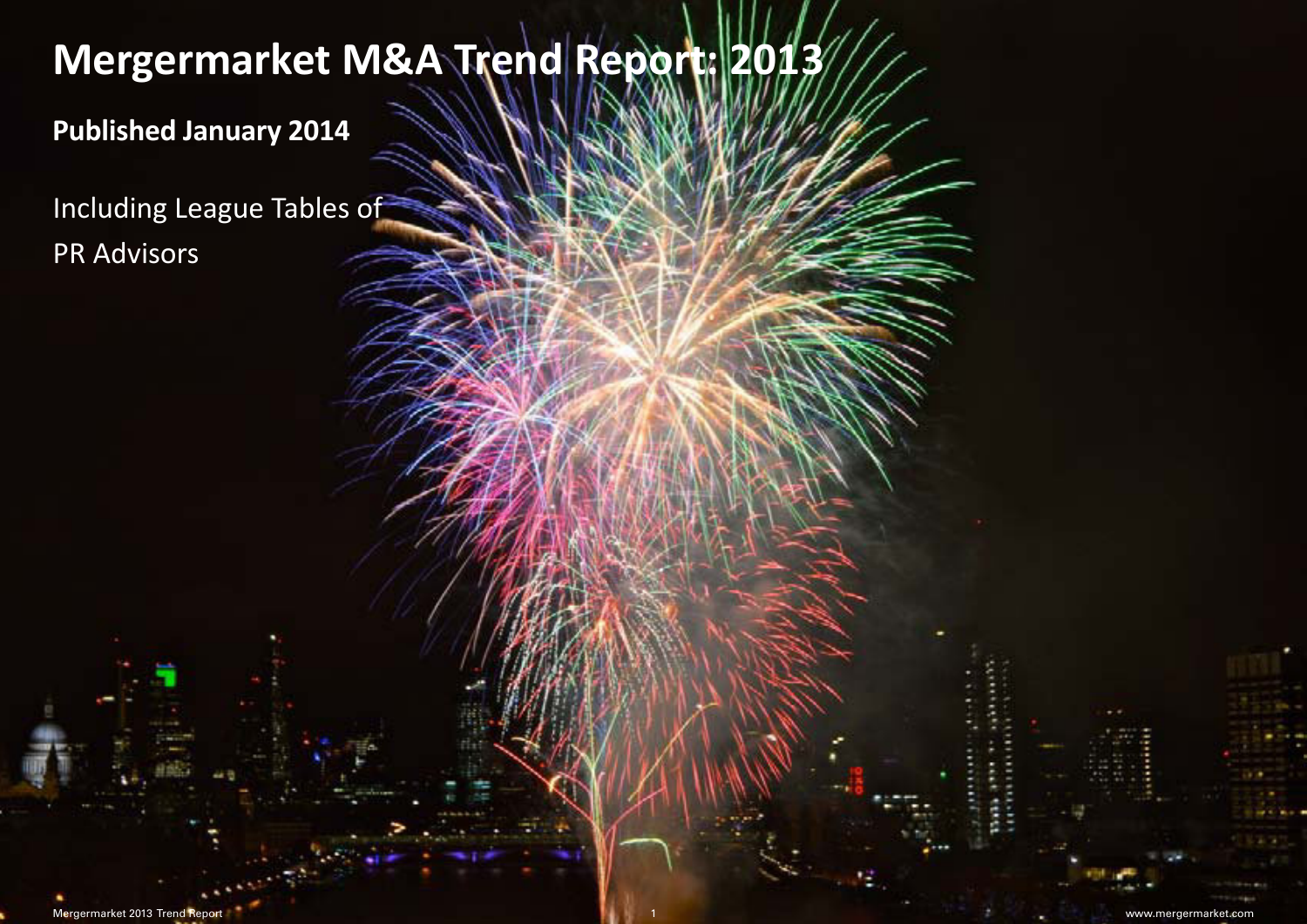

### League table of PR advisors to M&A by value: Germany

| <b>Ranking</b>           |                 |                                         | 2013                    |                      | 2012                     |                          |
|--------------------------|-----------------|-----------------------------------------|-------------------------|----------------------|--------------------------|--------------------------|
| 2012                     | 2013            | <b>Company Name</b>                     | <b>Value</b><br>(US\$m) | <b>Deal</b><br>Count | Value<br>(US\$m)         | % Val.<br>Change         |
| $\mathbf{1}$             | $\mathbf{1}$    | Hering Schuppener Consulting (AMO)      | 53,851                  | 28                   | 54,308                   | $-0.8%$                  |
| 4                        | $\overline{2}$  | FTI Consulting                          | 21,651                  | 22                   | 9,587                    | 125.8%                   |
| $\overline{2}$           | 3               | CNC AG (Publicis/MSLGROUP)              | 19,979                  | 9                    | 23,595                   | $-15.3%$                 |
| 11                       | 4               | Maitland (AMO)                          | 14,944                  | 5                    | 2,623                    | 469.7%                   |
| 22                       | 5               | <b>Hill+Knowlton Strategies</b>         | 13,985                  | 6                    | 947                      | 1376.8%                  |
| $\overline{\phantom{a}}$ | 6               | <b>Tavistock Communications Limited</b> | 13,705                  | $\overline{2}$       | $\overline{\phantom{a}}$ | $\overline{\phantom{a}}$ |
| $\overline{\phantom{a}}$ | $7\overline{ }$ | <b>StockWell Communications LLP</b>     | 11,307                  | 1                    | $\qquad \qquad =$        | $\qquad \qquad -$        |
| 47                       | 8               | Powerscourt                             | 11,296                  | 1                    | 43                       | 26,170%                  |
| $7\overline{ }$          | 9               | <b>Brunswick Group</b>                  | 6,768                   | 14                   | 5,831                    | 16.1%                    |
| 10                       | 10              | Abernathy MacGregor Group (AMO)         | 4,965                   | 4                    | 2,652                    | 87.2%                    |
| 12                       | 11              | <b>Greenbrook Communications Ltd</b>    | 4,942                   | $\overline{2}$       | 2,517                    | 96.3%                    |
| $\equiv$                 | 12              | Pelham Bell Pottinger Limited           | 3,573                   | 1                    | $\overline{\phantom{a}}$ | $\overline{\phantom{a}}$ |
| 28                       | 13              | <b>CCounselors</b>                      | 3,356                   | 3                    | 497                      | 575.3%                   |
| 55                       | 14              | ICR (Integrated Corporate Relations)    | 2,468                   | $\overline{2}$       | 7                        | 35,157%                  |
| 29                       | 15              | <b>RLM Finsbury</b>                     | 1,845                   | 5                    | 496                      | 272%                     |